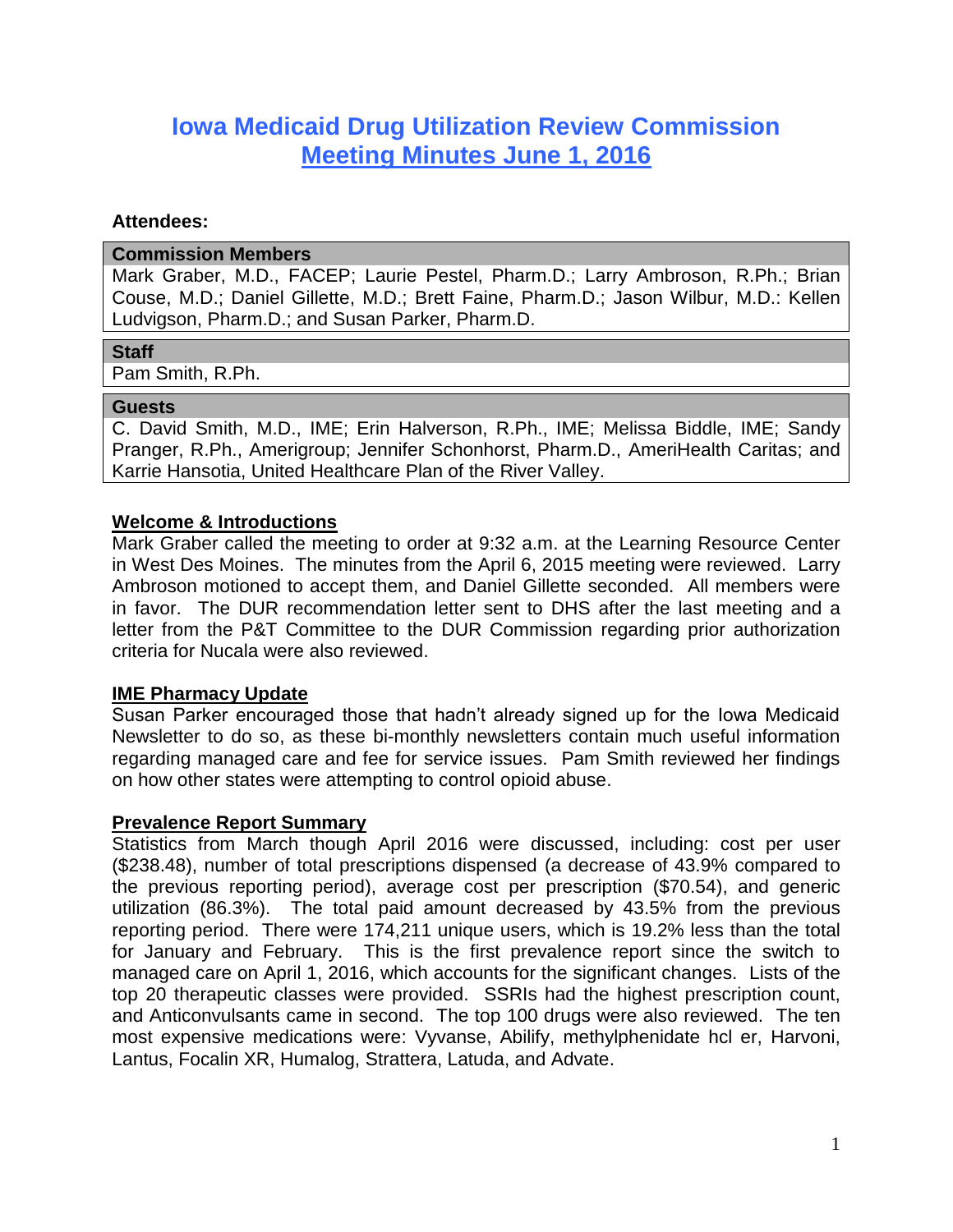# **Case Studies**

Pam Smith presented 4 case studies. Recommendations by Commissioners from these four examples resulted in annualized total savings of \$1,043.41 pre-rebate (state and federal).

# **Public Comment**

| <b>Name</b>     | <b>Representing</b>  | Drug/Topic     |
|-----------------|----------------------|----------------|
| Nancy Bell      | Pfizer               | Anticoagulants |
| Julie McDavid   | Boehringer-Ingelheim | Pradaxa        |
| Jennifer Stofel | Janssen              | Xarelto        |

# **Focus Studies**

*Members Exceeding Proposed Benzodiazepine Quantity Limits:* This was a followup discussion. Ninety-one (91)A t of the 213 members identified changed therapy, for an annualized cost savings of \$11,404.20 (state and federal, pre-rebate) as a result of the 431 surveys sent out to prescribers and pharmacies. A total of 176 (40.84%) surveys were returned.

*Duplicate Beta-Blockers:* This was a follow-up discussion. Seventeen (17) of the 34 members identified changed therapy, for an annualized cost savings of \$5,364.12 (state and federal, pre-rebate) as a result of the 104 surveys sent out to prescribers and pharmacies. A total of 44 (42.31%) surveys were returned.

*Vimpat Dose Greater than 400mg:* This was a follow-up discussion. Two of the 19 members identified changed therapy, for an annualized cost savings of \$4,707.23 (state and federal, pre-rebate) as a result of the 46 surveys sent out to prescribers and pharmacies. A total of 23 (50.00%) surveys were returned.

*Anticholinergics with Second Generation Antipsychotics:* This was a follow-up discussion. A total of 183 of the 724 members identified changed therapy, for an annualized cost savings of \$24,517.72 (state and federal, pre-rebate) as a result of the 1,745 surveys sent out to prescribers and pharmacies. A total of 607 (34.79%) surveys were returned.

*Methadone Utilization:* Following a letter from Congress to CMS asking that state Medicaid programs look into this, it was discussed at the prior DUR meeting in April. Pam Smith then researched how other states were responding, and reported her findings, along with the possible conversion ratio issues involved with implementing morphine equivalent quantity limits. Jason Wilbur motioned to recommend that the P&T Committee make methadone non-preferred, and Brian Couse seconded. Brett Faine opposed, but all of the other members were in favor, so the motion passed. A check box to note usage for opioid dependence will be added to the prior authorization form. Quantity limits were discussed again, but none will be implemented at this time.

# **ProDUR Edits**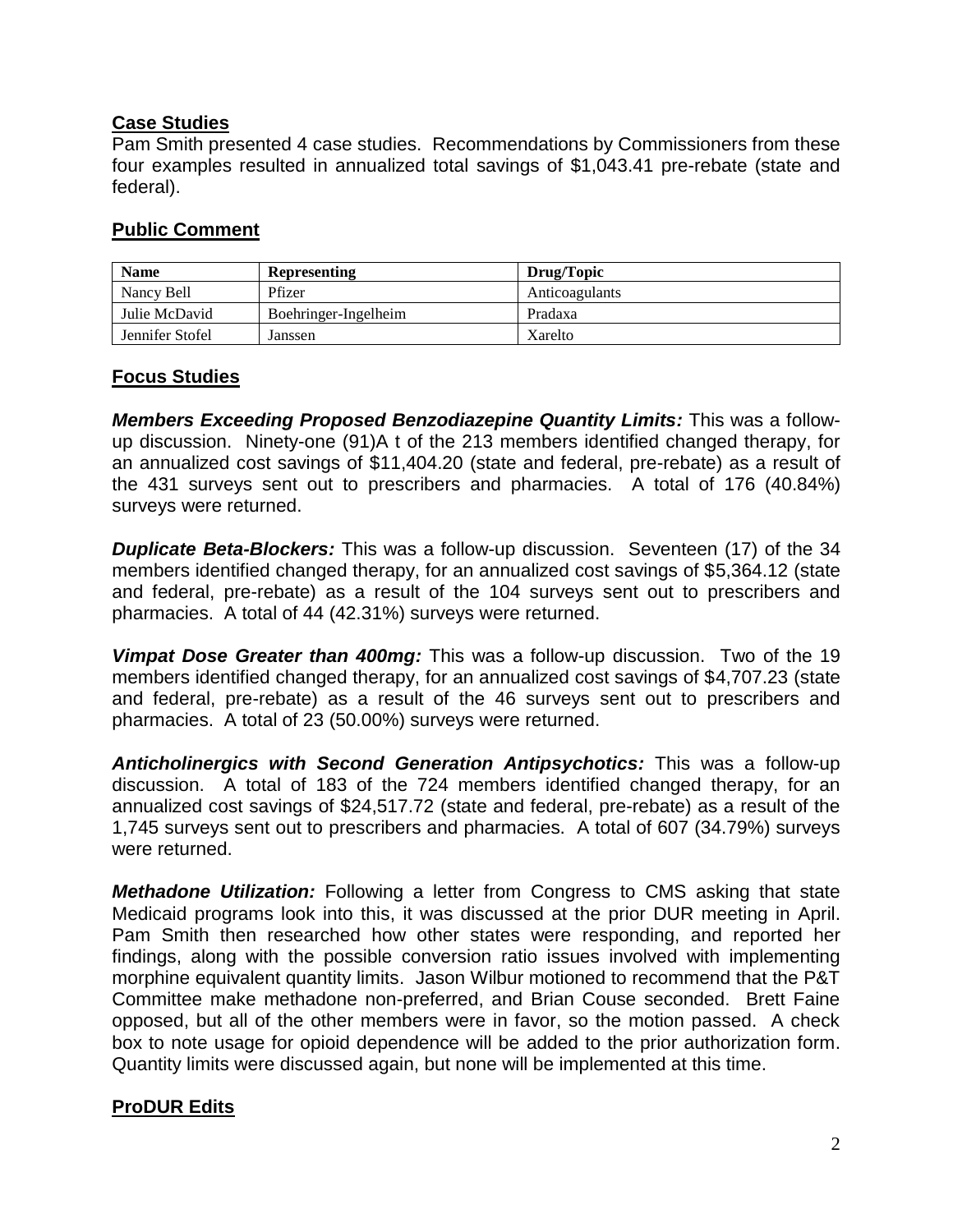*Tramadol Utilization in Members under 18 Years of Age:* An age edit was recommended to restrict usage to members 18 years of age and older due to issues with slowed breathing in children (motion by Brett Faine, second by Jason Wilbur, unanimous decision).

# **Prior Authorization**

*Topical Acne and Rosacea Products:* The Commission reviewed the prior authorization criteria as follows:

*Prior authorization (PA) is required for topical acne agents (topical antibiotics and topical retinoids) and topical rosacea agents. Payment for topical acne and topical rosacea agents will be considered under the following conditions:* 

- *1. Documentation of diagnosis.*
- *2. For the treatment of acne vulgaris, benzoyl peroxide is required for use with a topical antibiotic or topical retinoid for moderate to severe acne.*
- *3. Payment for non-preferred topical acne products will be authorized only for cases in which there is documentation of previous trials and therapy failures with two preferred topical agents of a different chemical entity from the requested topical class (topical antibiotic or topical retinoid).*
- *4. Payment for non-preferred topical rosacea products will be authorized only for cases in which there is documentation of a previous trial and therapy failure with a preferred topical agent.*
- *5. Requests for non-preferred combination products may only be considered after documented trials and therapy failures with two preferred combination products.*
- *6. Requests for topical retinoid products for skin cancer, lamellar ichthyosis, and Darier's disease diagnoses will receive approval with documentation of submitted diagnosis.*
- *7. Trial and therapy failure with a preferred topical antipsoriatic agent will not be required for the preferred tazarotene (Tazorac) product for a psoriasis diagnosis.*
- *8. Duplicate therapy with agents in the same topical class (topical antibiotic or topical retinoid) will not be considered.*

*The required trials may be overridden when documented evidence is provided that the use of these agents would be medically contraindicated.*

Jason Wilbur motioned to accept the criteria as modified, and Kellen Ludvigson seconded. The decision was unanimous. The recommended PA criteria will be sent to the medical/pharmacy associations for comment and brought back to the next DUR meeting.

*NOACs:* The Commission reviewed the prior authorization criteria as follows:

*Prior authorization is not required for preferred novel oral anticoagulants (NOACs). Prior authorization is required for non-preferred NOACs. Requests for doses outside of the manufacturer recommended dose will not be considered. Payment will be considered for FDA approved or compendia indications under the following conditions:*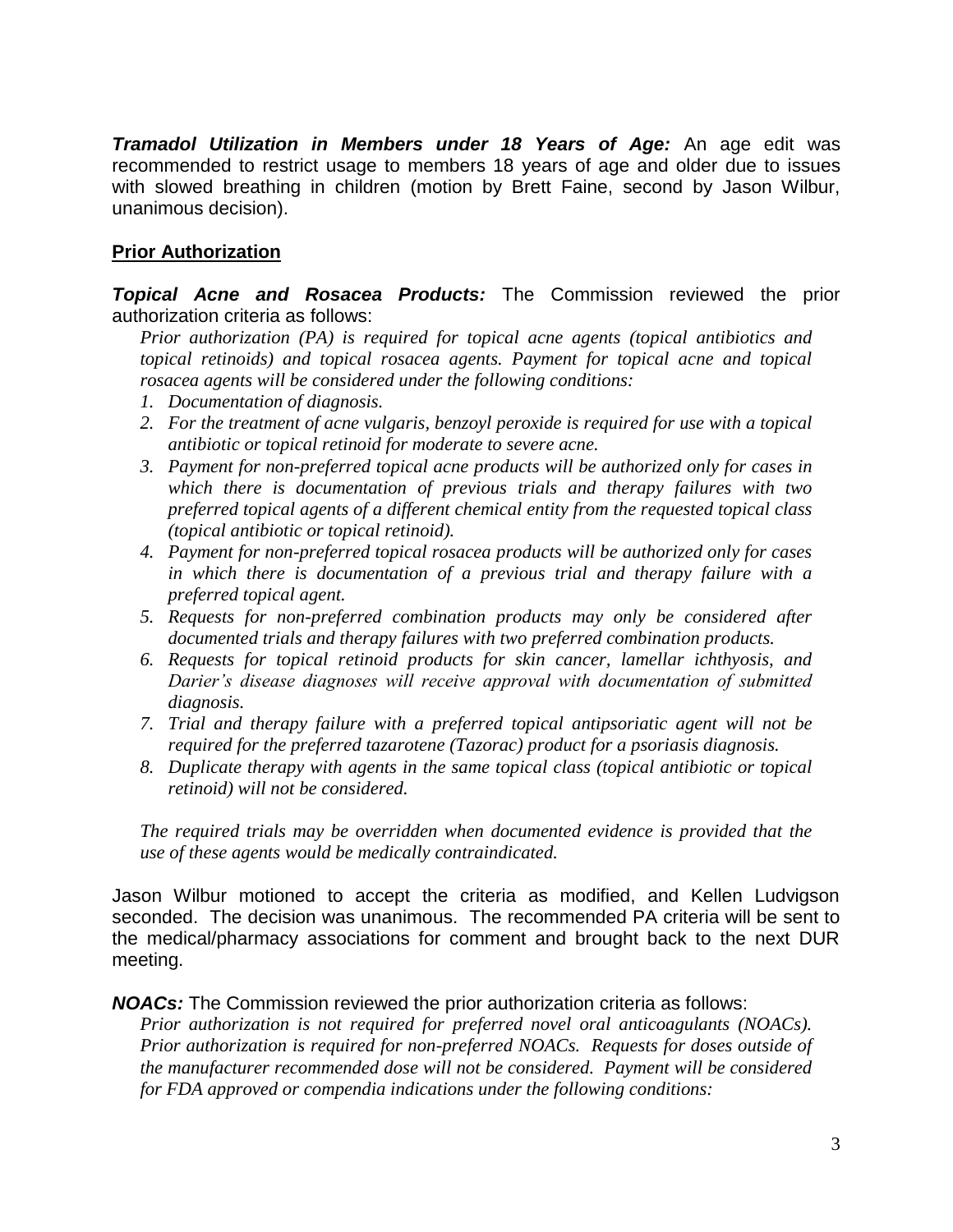- *1. Patient does not have a mechanical heart valve; and*
- *2. Patient does not have active bleeding; and*
- *3. For a diagnosis of atrial fibrillation or stroke prevention, patient has the presence of at least one additional risk factor for stroke, with a CHA2DS2-VASc score ≥1; and*
- *4. A recent creatinine clearance (CrCl) is provided; and*
- *5. A recent Child-Pugh score is provided; and*
- *6. Patient's current body weight is provided; and*
- *7. Patient has documentation of a trial and therapy failure at a therapeutic dose with at least two preferred NOACs.*
- *8. For requests for edoxaban, documentation patient has had 5 to 10 days of initial therapy with a parenteral anticoagulant (low molecular weight heparin or unfractionated heparin).*

*The required trials may be overridden when documented evidence is provided that use of these agents would be medically contraindicated.*

*In addition to the above PA criteria the DUR Commission made the recommendation to implement the following ProDUR quantity limits on rivaroxaban (Xarelto):*

- *10mg tablet – 30 tablets per 30 days*
- *15mg tablets – allow twice daily dosing for 21 days followed by once daily dosing*
- *20mg tablets – 30 tablets per 30 days*

Brett Faine motioned to accept the amended criteria, along with the proposed quantity limits, and Brian Couse seconded. The decision was unanimous. The decision was unanimous. The recommended PA criteria will be sent to the medical/pharmacy associations for comment and brought back to the next DUR meeting.

**Patiromer (Veltassa):** The Commission reviewed the prior authorization criteria as follows:

*Prior authorization (PA) is required for non-preferred potassium binders. Payment will be considered under the following conditions:* 

- *1. Patient is 18 years of age or older; and*
- *2. Patient has a diagnosis of chronic hyperkalemia; and*
- *3. Patient has documentation of a recent trial and therapy failure with sodium polystyrene sulfonate.*

*The required trials may be overridden when documented evidence is provided that the use of these agents would be medically contraindicated.*

Brian Couse motioned to accept the criteria, and Jason Wilbur seconded. The decision was unanimous. The decision was unanimous. The recommended PA criteria will be sent to the medical/pharmacy associations for comment and brought back to the next DUR meeting.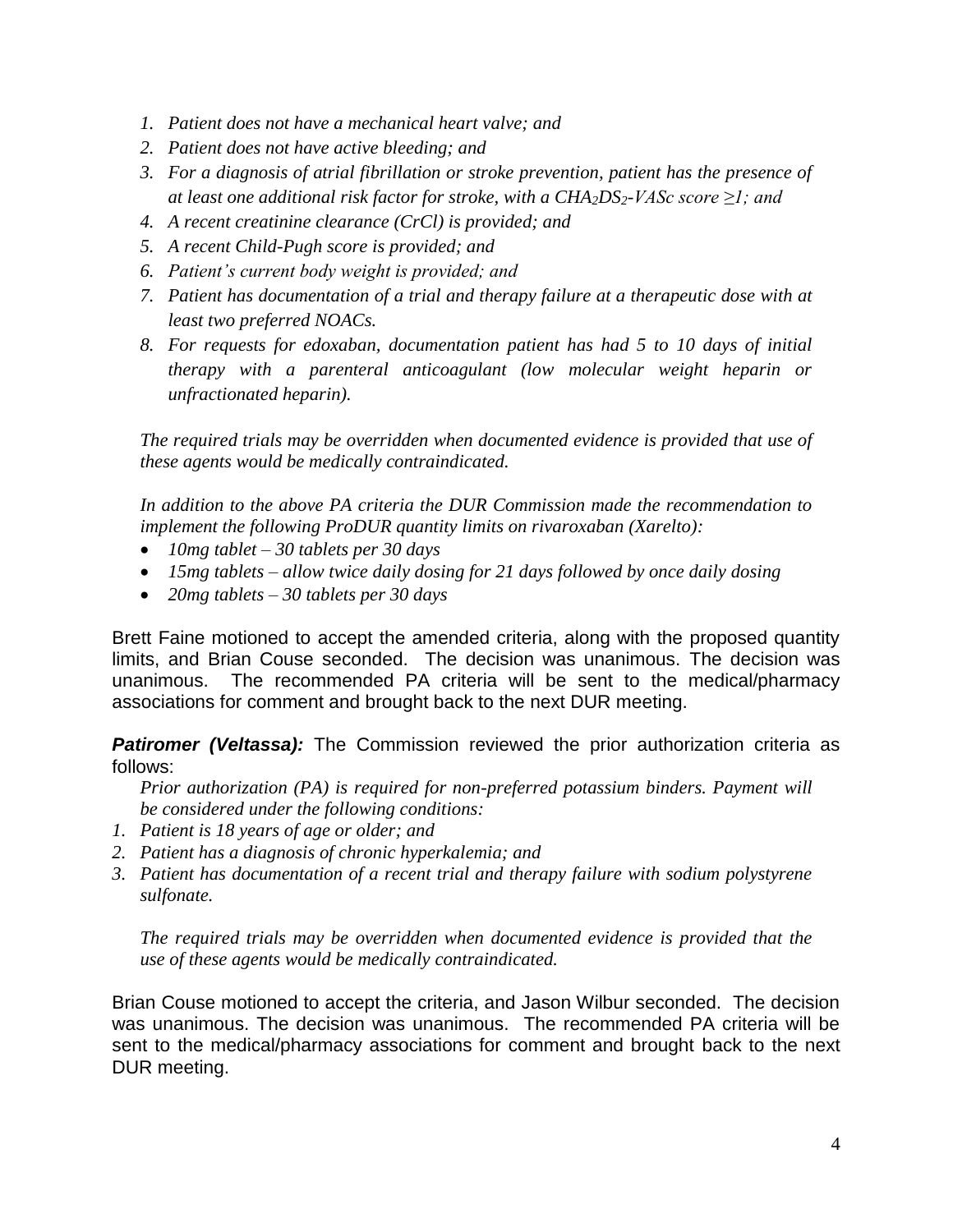## *Long-Acting Opioids:* The Commission reviewed the prior authorization criteria as follows:

*Prior authorization is required for all non-preferred long-acting opioids. Payment will be considered under the following conditions:* 

- *1. Patient has a diagnosis of chronic pain severe enough to require daily, around-theclock, long-term opioid treatment; and*
- *2. Patient has tried and failed at least two nonpharmacologic therapies (physical therapy; weight loss; alternative therapies such as manipulation, massage, and acupuncture; or psychological therapies such as cognitive behavior therapy [CBT]) and*
- *3. Patient has tried and failed at least two nonopioid pharmacologic therapies (acetaminophen, NSAIDs, or selected antidepressants and anticonvulsants)*
- *4. There is documentation of previous trial and therapy failure with one preferred longacting opioid at a maximally tolerated dose, and*
- *5. A signed chronic opioid therapy management plan between the prescriber and patient must be included with the prior authorization, and*
- *6. The prescriber must review the patient's use of controlled substances on the Iowa Prescription Monitoring Program website at https://pmp.iowa.gov/IAPMPWebCenter/ and determine if use of a long-acting opioid is appropriate for this member based on review of PMP and the patient's risk for opioid addiction, abuse and misuse prior to requesting prior authorization, and*
- *7. Patient has been informed of the common adverse effects (constipation, dry mouth, nausea, vomiting, drowsiness, confusion, tolerance, physical dependence, and withdrawal symptoms when stopping opioids) and serious adverse effects (potentially fatal overdose and development of a potentially serious opioid use disorder) of opioids.*
- *8. Requests for long-acting opioids will only be considered for FDA approved dosing intervals. As-needed (PRN) dosing will not be considered.*

*If criteria for coverage are met, an initial authorization will be given for 3 months. Additional approvals will be considered if the following criteria are met:*

- *1. Patient has experienced improvement in pain control and level of functioning; and*
- *2. Prescriber has reviewed the patient's use of controlled substances on the Iowa Prescription Monitoring Program website at https://pmp.iowa.gov/IAPMPWebCenter/ and has determined continued use of a long-acting opioid is appropriate for this member.*

*The required trials may be overridden when documented evidence is provided that use of these agents would be medically contraindicated.* 

As this was the second review of these criteria, no motion was necessary. The recommendation will be sent to the Department for consideration.

*Adalimumab (Humira):* The Commission reviewed the prior authorization criteria as follows: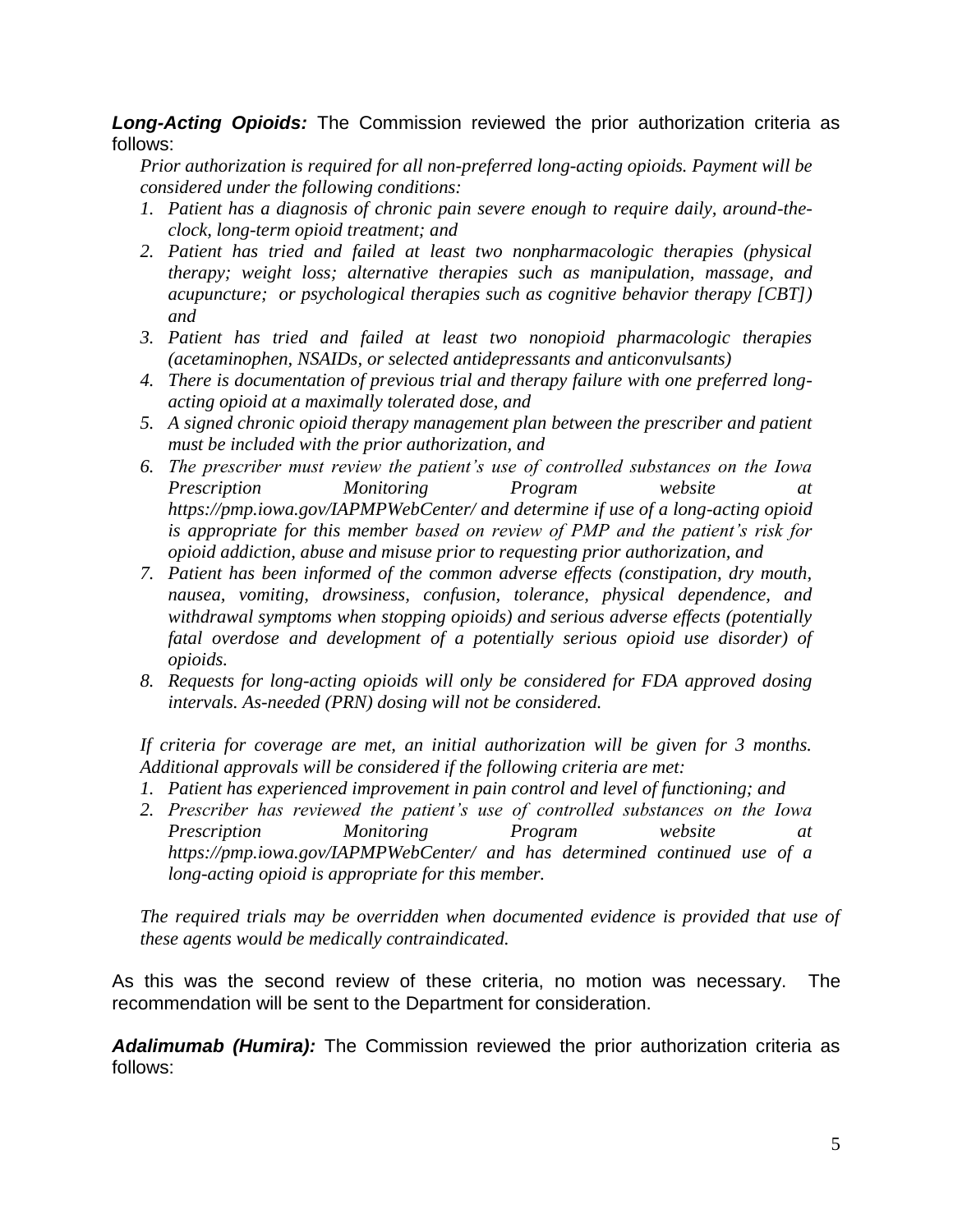*Prior authorization is required for biologicals FDA approved for the treatment of Hidradenitis Suppurativa (HS). Patients initiating therapy with a biological agent must:*

- *1. Be screened for hepatitis B and C. Patients with active hepatitis B will not be considered for coverage; and*
- *2. Have not been treated for solid malignancies, nonmelanoma skin cancer, or lymphoproliferative malignancy within the last 5 years of starting or resuming treatment with a biologic agent; and*
- *3. Not have a diagnosis of congestive heart failure (CHF) that is New York Heart Association (NYHA) class III or IV and with an ejection fraction of 50% or less; and*
- *4. Be screened for latent TB infection. Patients with latent TB will only be considered after one month of TB treatment and patients with active TB will only be considered upon completion of TB treatment.*

*Payment will be considered under the following conditions:*

- *1. Patient has a diagnosis of moderate to severe HS with Hurley Stage II or III disease; and*
- *2. Patient is 18 years of age or older; and*
- *3. Patient has at least three (3) abscesses or inflammatory nodules; and*
- *4. Patient has documentation of adequate trials and therapy failures with the following:*
	- *a. Daily treatment with topical clindamycin;*
	- *b. Oral clindamycin plus rifampin;*
	- *c. Maintenance therapy with tetracyclines (doxycycline or minocycline).*

*If criteria for coverage are met, initial requests will be given for 3 months. Additional authorizations will be considered upon documentation of clinical response to therapy. Clinical response is defined as at least a 50% reduction in total abscess and inflammatory nodule count with no increase in abscess count and no increase in draining fistula count from initiation of therapy.*

*The required trials may be overridden when documented evidence is provided that the use of these agents would be medically contraindicated.*

As this was the second review of these criteria, no motion was necessary. The recommendation will be sent to the Department for consideration.

*Rifaximin (Xifaxan):* The Commission reviewed the prior authorization criteria as follows:

*Prior authorization is required for rifaximin. Only FDA approved dosing will be considered. Payment will be considered under the following conditions:*

- *1. A diagnosis of travelers' diarrhea*
	- *a. Patient is 12 years of age or older; and*
	- *b. Patient has a diagnosis of travelers' diarrhea not complicated by fever or blood in the stool or diarrhea due to pathogens other than Escherichia coli; and*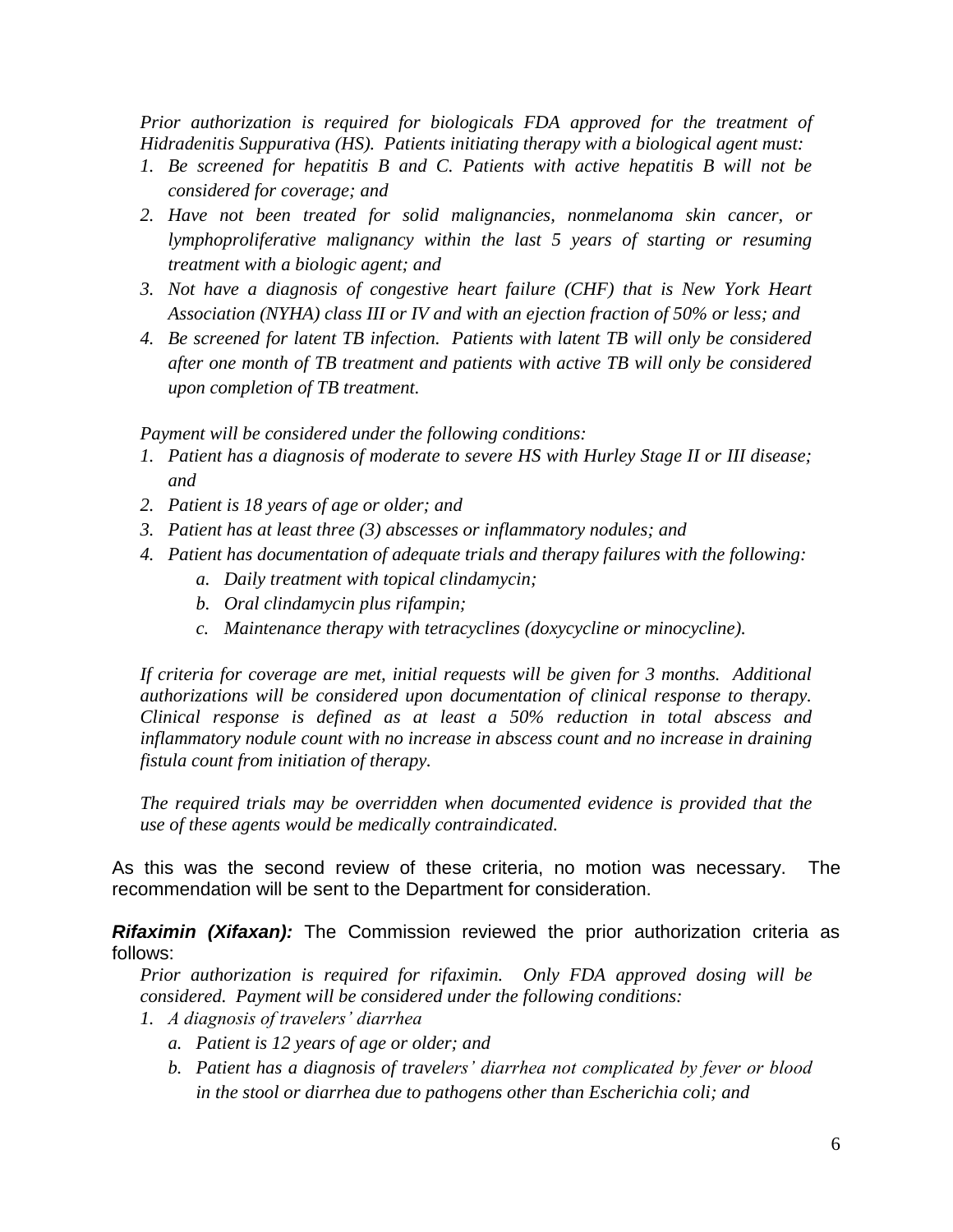- *c. Patient has documentation of an adequate trial and therapy failure at a therapeutic dose with a preferred generic fluoroquinolone or azithromycin.*
- *d. A maximum 3 day course of therapy (9 tablets) of the 200mg tablets per 30 days will be allowed.*
- *2. A diagnosis of hepatic encephalopathy*
	- *a. Patient is 18 years of age or older; and*
	- *b. Patient has a diagnosis of hepatic encephalopathy; and*
	- *c. Patient has documentation of an adequate trial and therapy failure at a therapeutic dose with lactulose.*
- *3. A diagnosis of irritable bowel syndrome with diarrhea*
	- *a. Patient is 18 years of age or older; and*
	- *b. Patient has a diagnosis of irritable bowel syndrome with diarrhea; and*
	- *c. Patient has documentation of an adequate trial and therapy failure at a therapeutic dose with a preferred antispasmotic agent (dicyclomine, hyoscyamine); and*
	- *d. Patient has documentation of an adequate trial and therapy failure at a therapeutic dose with amitriptyline and loperamide.*
	- *e. If criteria for coverage are met, a single 14-day course will be approved.*
	- *f. Subsequent requests will require documentation of recurrence of IBS-D symptoms. A minimum 10 week treatment-free period between courses is required.*
	- *g. A maximum of 3 treatment courses of rifaximin will be allowed per lifetime.*

*The required trials may be overridden when documented evidence is provided that the use of these agents would be medically contraindicated.* 

As this was the second review of these criteria, no motion was necessary. The recommendation will be sent to the Department for consideration.

#### *Ivabradine (Corlanor):* The Commission reviewed the prior authorization criteria as follows:

*Prior authorization is required for ivabradine. Only FDA approved dosing will be considered. Payment will be considered under the following conditions:*

- *1. Patient is 18 years of age or older; and*
- *2. Patient has a diagnosis of stable, symptomatic heart failure (NYHA Class II, III, or IV); and*
- *3. Patient has documentation of a left ventricular ejection fraction ≤35%; and*
- *4. Patient is in sinus rhythm with a resting heart rate of ≥70 beats per minute; and*
- *5. Patient has documentation of blood pressure ≥90/50 mmHg; and*
- *6. Heart failure symptoms persist with maximally tolerated doses of at least one betablocker with proven mortality benefit in a heart failure clinical trial (e.g. carvedilol*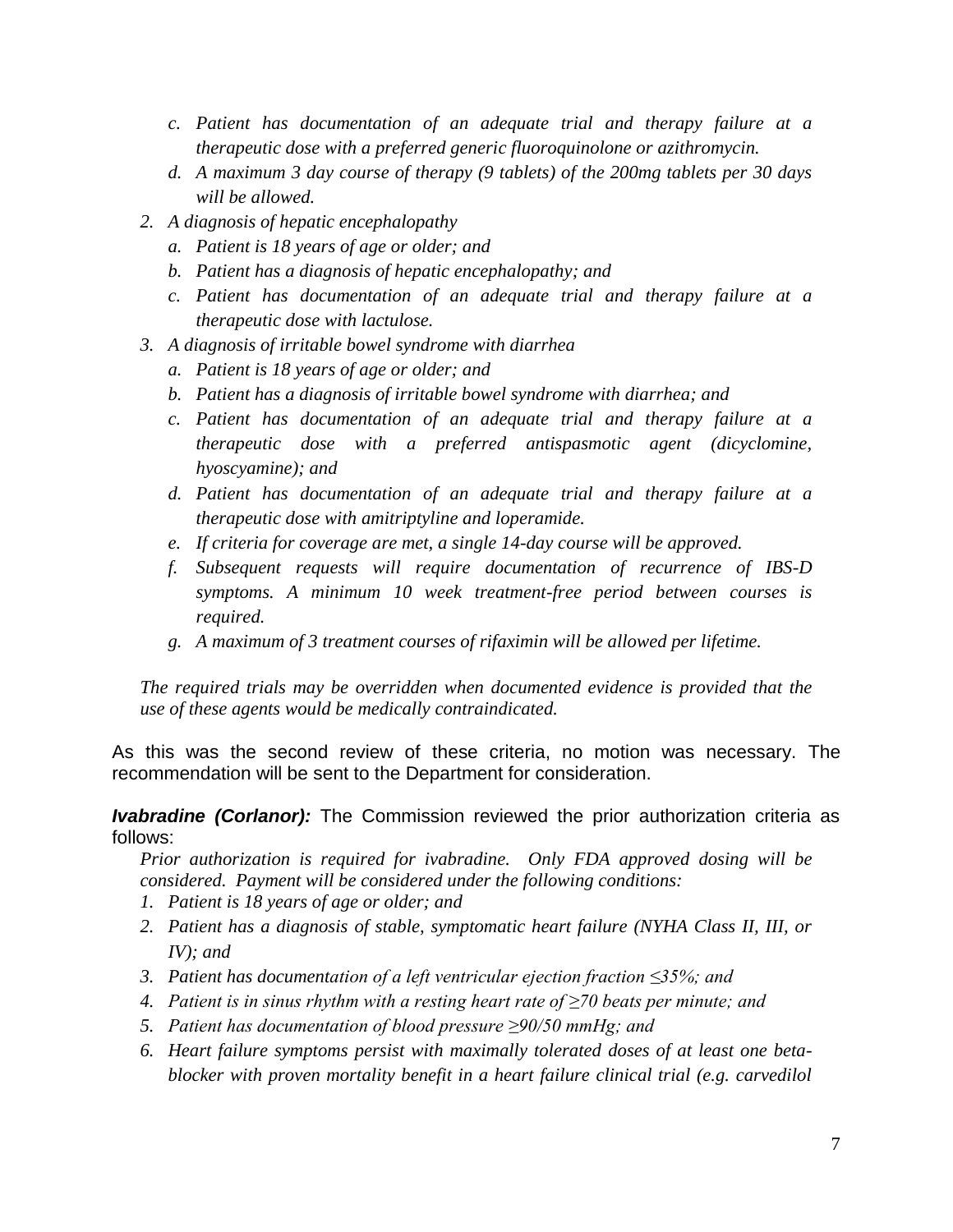*50mg daily, metoprolol succinate 200mg daily, or bisoprolol 10mg daily), or patient has a documented intolerance or FDA labeled contraindication to beta-blockers; and* 

*7. Patient has documentation of a trial and continued use with a preferred ACE inhibitor or preferred ARB at a maximally tolerated dose.*

*The required trials may be overridden when documented evidence is provided that use of these agents would be medically contraindicated.* 

As this was the second review of these criteria, no motion was necessary. The recommendation will be sent to the Department for consideration.

## **Deferasirox:** The Commission reviewed the prior authorization criteria as follows:

*Prior authorization is required for deferasirox. Requests will only be considered for FDA approved dosing. Payment will be considered under the following conditions:* 

- *1. Patient does not have a serum creatinine greater than 2 times the age-appropriate upper limit of normal or creatinine clearance < 40mL/min; and*
- *2. Patient does not have a poor performance status; and*
- *3. Patient does not have a high-risk myelodysplastic syndrome; and*
- *4. Patient does not have advanced malignancies; and*
- 5. Patient does not have a platelet count  $<$  50 x 10<sup>9</sup>/L.

## *Transfusional Iron Overload*

*Initiation of Therapy* 

- *1. Patient is 2 years of age or older; and*
- *2. Patient has documentation of iron overload related to anemia (attach documentation); and*
- *3. Patient has documentation of a recent history of frequent blood transfusions that has resulted in chronic iron overload; and*
- *4. Serum ferritin is consistently > 1000mcg/L (attach lab results dates within the past month); and*
- *5. Starting dose does not exceed: Exjade - 20mg/kg/day OR Jadenu - 14mg/kg/day. Calculate dose to the nearest whole tablet.*
- *6. Initial requests will be considered for up to 3 months.*

## *Continuation of Therapy*

- *1. Serum ferritin has been measured within 30 days of continuation of therapy request (attach documentation); and*
- *2. Ferritin levels are > 500mcg/L; and*
- *3. Dose does not exceed: Exjade - 40mg/kg/day OR Jadenu - 28mg/kg/day.*

## *Non-Transfusional Iron Overload*

*Initiation of Therapy* 

- *1. Patient is 10 years of age or older; and*
- *2. Patient has documentation of iron overload related to anemia (attach documentation); and*
- *3. Serum ferritin and liver iron concentration (LIC) has been measured within 30 days of initiation (attach lab results); and*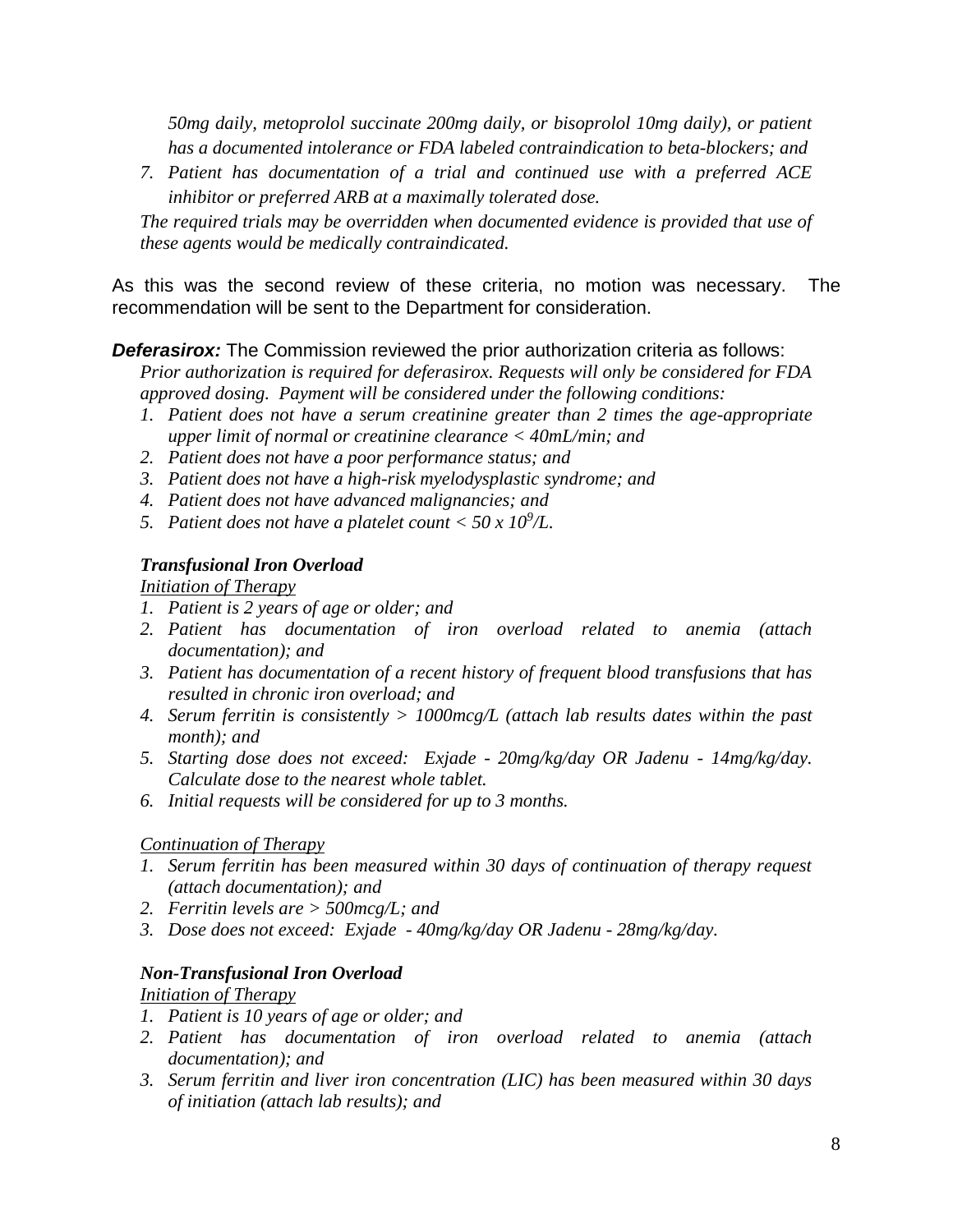- *4. Serum ferritin levels are > 300mcg/L; and*
- *5. LIC are > 5mg Fe/g dw; and*
- *6. Dose does not exceed: Exjade - 10mg/kg/day (if LIC is ≤ 15mg Fe/g dw), or 20mg/kg/day (if LIC is > 15mg Fe/g dw); OR Jadenu - 7mg/kg/day (if LIC is ≤ 15mg*   $Fe/g$  dw), or  $14mg/kg/day$  (if LIC is  $> 15mg$  Fe/g dw).
- *7. Initial authorization will be considered for up to 6 months.*

*Continuation of Therapy* 

- *1. Serum ferritin and LIC have been measured within 30 days of continuation of therapy request; and*
- *2. Serum ferritin levels are ≥ 300mcg/L; and*
- *3. LIC is ≥ 3mg Fe/g dw.*
- *4. Dose does not exceed: Exjade - 10mg/kg/day (if LIC is 3 to 7 mg Fe/g dw) or 20mg/kg/day (if LIC is > 7mg Fe/g dw); OR Jadenu - 7mg/kg/day (if LIC is 3 to 7 mg Fe/g dw) or 14mg/kg/day (if LIC is > 7mg Fe/g dw).*

As this was the second review of these criteria, no motion was necessary. The recommendation will be sent to the Department for consideration.

*Eluxadoline (Viberzi):* The Commission reviewed the prior authorization criteria as follows:

*Prior authorization is required for eluxadoline. Only FDA approved dosing will be considered. Payment will be considered under the following conditions:*

- *1. Patient is 18 years of age or older*
- *2. Patient has a diagnosis of irritable bowel syndrome with diarrhea (IBS-D)*
- *3. Patient does not have any of the following contraindications to therapy:*
	- *a. Known or suspected biliary duct obstruction, or sphincter of Oddi disease/dysfunction*
	- *b. Alcoholism, alcohol abuse, alcohol addiction, or consumption of more than 3 alcoholic beverages per day*
	- *c. A history of pancreatitis or structural diseases of the pancreas (including known or suspected pancreatic duct obstruction)*
	- *d. Severe hepatic impairment (Child-Pugh Class C)*
	- *e. Severe constipation or sequelae from constipation*
	- *f. Known or suspected mechanical gastrointestinal obstruction*
- *4. Patient has documentation of a previous trial and therapy failure at a therapeutic dose with both of the following:*
	- *a. A preferred antispasmodic agent (dicyclomine or hyoscyamine)*
	- *b. A preferred antidiarrheal agent (loperamide)*

*If criteria for coverage are met, initial authorization will be given for 3 months to assess the response to treatment. Requests for continuation of therapy will require the following:*

*1. Patient has not developed any contraindications to therapy (defined above)*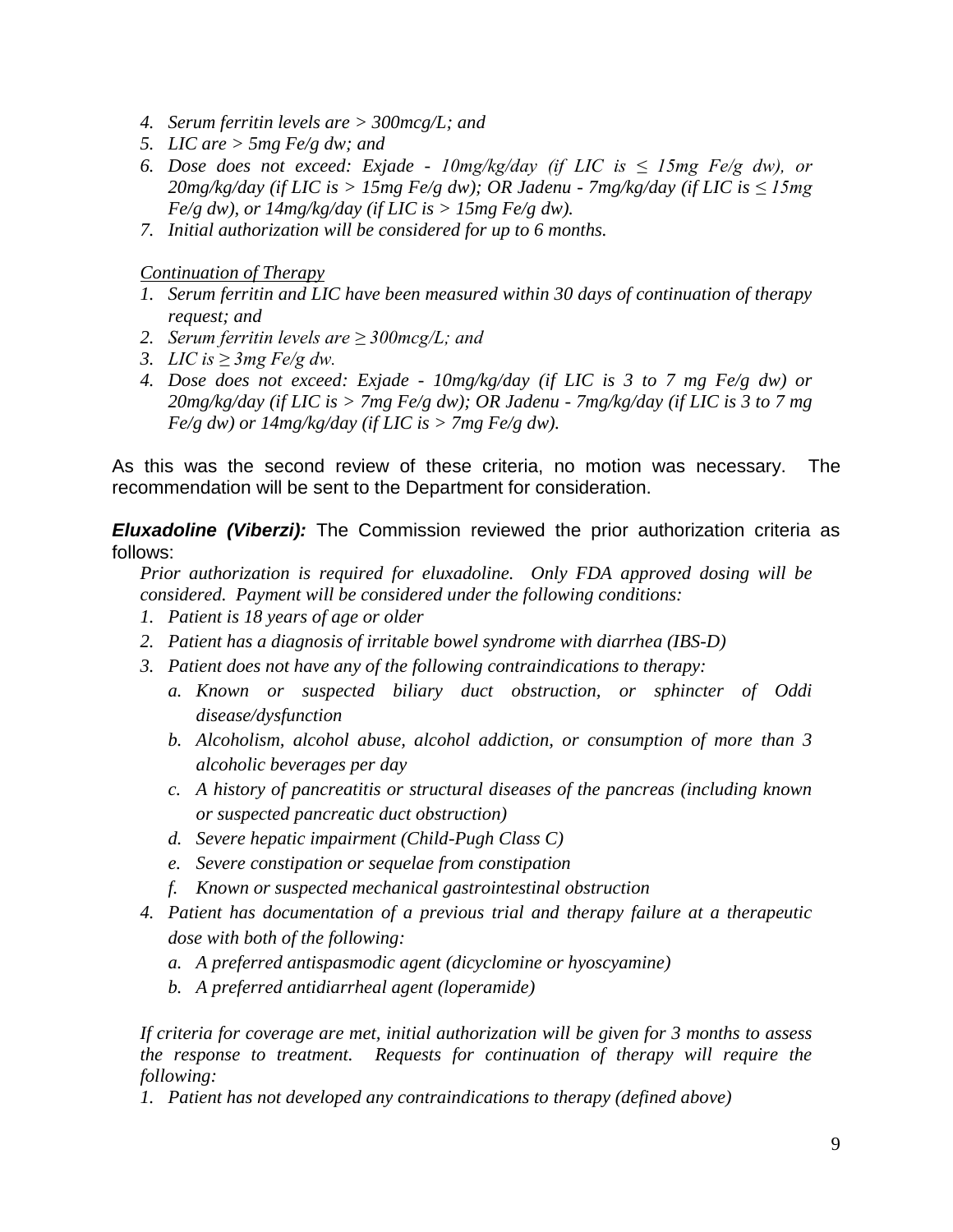- *2. Patient has experienced a positive clinical response to therapy as demonstrated by at least one of the following:*
	- *a. Improvement in abdominal cramping or pain*
	- *b. Improvement in stool frequency and consistency.*

*The required trials may be overridden when documented evidence is provided that the use of these agents would be medically contraindicated.*

As this was the second review of these criteria, no motion was necessary. The recommendation will be sent to the Department for consideration.

*Mepolizumab (Nucala):* The Commission reviewed the prior authorization criteria and made changes as follows:

*Prior authorization is required for mepolizumab (Nucala). Requests will not be considered with concurrent use of omalizumab. Payment will be considered under the following conditions:* 

- *1. Patient is 12 years of age or older; and*
- *2. Patient has a diagnosis of severe asthma with an eosinophilic phenotype; and*
- *3. Patient has a pretreatment blood eosinophil count of ≥150 cells per mcL within the previous 6 weeks or blood eosinophils of ≥300 cells per mcL within 12 months prior to initiation of therapy; and*
- *4. Symptoms are inadequately controlled with documentation of current treatment with a high-dose inhaled corticosteroid (ICS) given in combination with a controller medication (long-acting beta2-agonist [LABA] and leukotriene receptor antagonist [LTRA]) for a minimum of 3 consecutive months, with or without oral corticosteroids. Patient must be compliant with therapy, based on pharmacy claims; and*
- *5. Patient has a history of two (2) or more exacerbations in the previous year despite regular use of high-dose ICS plus an LABA and LTRA; and*
- *6. A pretreatment forced expiratory volume in 1 second (FEV1) <80% predicted; and*
- *7. Prescriber is an allergist, immunologist, or pulmonologist; and*
- *8. Medication is to be administered by a healthcare professional in the member's home by home health or in a long-term care facility.*

*If criteria for coverage are met, an initial authorization will be given for 3 months to assess the need for continued therapy. Requests for continuation of therapy will be based on continued medical necessity and will be considered if one or more of the following criteria are met:*

- *1. Patient continues to receive therapy with an ICS, LABA and LTRA; and*
- *2. Patient has experienced a reduction in asthma signs and symptoms including wheezing, chest tightness, coughing, shortness of breath, or*
- *3. Patient has experienced a decrease in administration of rescue medication (albuterol); or*
- *4. Patient has experienced a decrease in exacerbation frequency; or*
- *5. Patient has experienced an increase in predicted FEV<sup>1</sup> from the pretreatment baseline.*